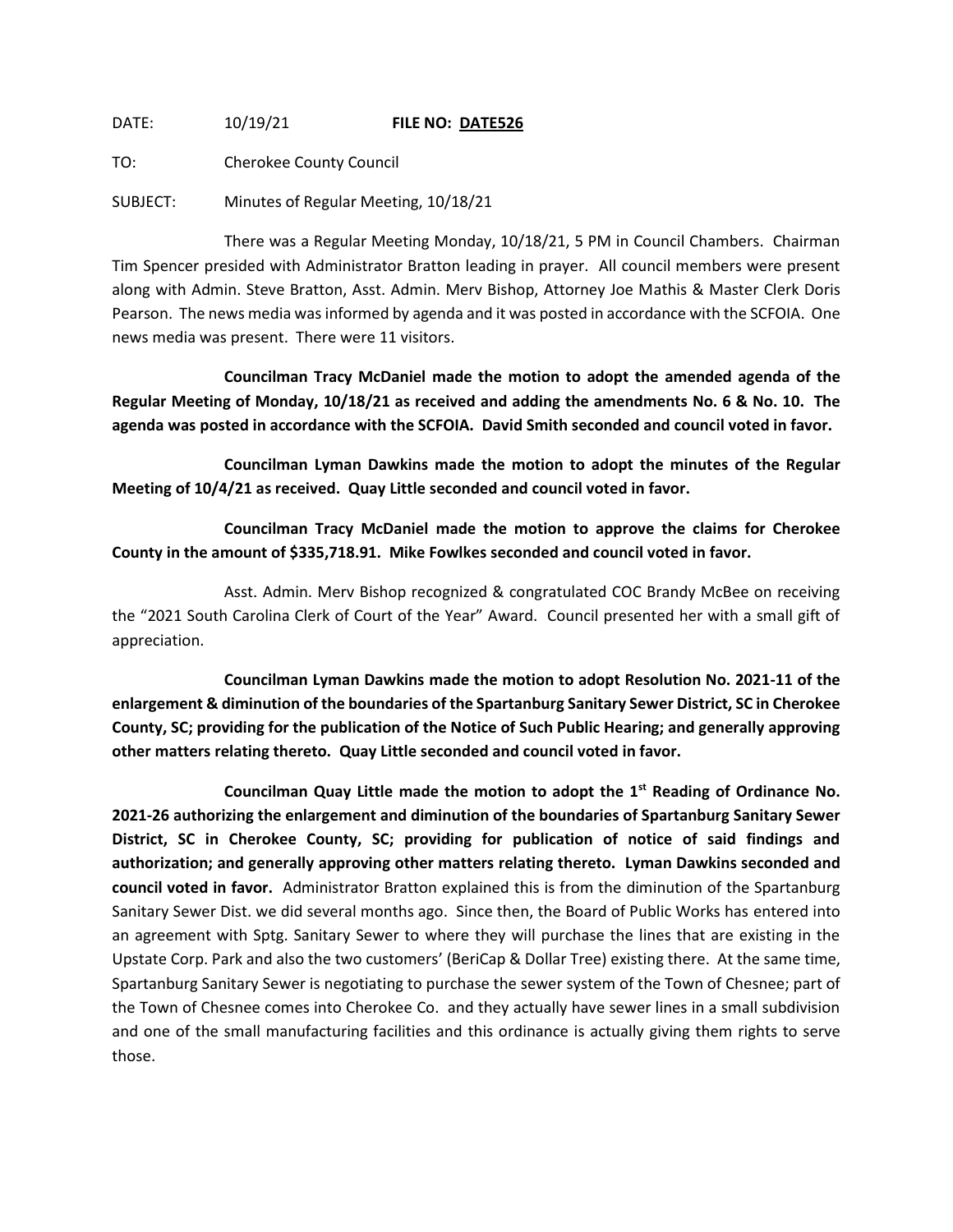## Page 2 – Minutes of Regular Meeting of 10/18/21

Local Accommodations Tax Committee Chair Jim Cook presented the 2021 Accommodations Tax Distribution Worksheet for the total of amount of \$66,740. Ten applications were received and nine were awarded funds (see attached). These applicants requesting funds have to use these funds to enhance tourism in our county. **[Councilman Quay Little made the motion to accept the Local Accommodations Tax Committee's recommendation for 2021 as presented in the total amount of \$66,740. Tracy McDaniel seconded and council voted in favor.]**

Administrator Bratton reported that two bids were received for Bid No. 2022-05 Purchase of Scrap Metal at the Landfill: Metal Recycling Services - \$180/net ton; and SMP, LLC – 200 net ton x \$5.50/100 tons. **[Councilman Tracy McDaniel made the motion to award Bid No. 2022-05 Purchase of Scrap Metal at the Landfill to Metal Recycling Service for their bid of \$180/net ton. David Smith seconded and council voted in favor.]**

Administrator Steve Bratton reported to council that the 2015 International Garbage Truck has a blown engine and needs repairing. We have negotiated with Carolina International to repair the engine for \$28,505.83 without a guarantee. As of today, we only have 8 trucks running and we need 9. Our new truck we purchased is due in 10/20/21. We need to get this truck up and running asap. The truck is okay, we just need to replace the engine. **[Quay Little made the motion to allow Administration to spend up to \$28,505.38 to repair the engine for the 2015 International Garbage Truck but if a better motor is found which is more expensive than the allotment, then Administration needs to come back to council for approval. David Smith seconded and council voted in favor.]**

Attorney Joe Mathis had not report.

Administrator Steve Bratton asked council for their input to move forward for the new State Agency Facility (ACE Hardware). Do you want to go with a design/build vs a traditional design bid build? We would like to send out RFPs' as soon as possible. We received a proposal from DP3 Architects for Cherokee County DSS to relocate them at the ACE Hardware in the amount of \$98,400. Tracy McDaniel stated that in the design build, the architect is working for the contractor not for us. Steve stated that the design bid build allows us to make changes easier. Mike Fowlkes stressed the importance of having a sally port/isolated area for these agencies. Steve replied that the architect will give us the proper guidelines.

Administrator Steve Bratton reported to council that RFPs' for the Splash Pads will go out this week. Town of Blacksburg is moving forward with this and chose their location at the Lime Street Park. We plan to locate ours at the Midway Complex beside the Hyleman's Humble Playground.

Administrator Steve Bratton announced to Council that the Palladium Group applied for the PARD Grant for the Midway Complex Renovation Project and was awarded \$81,000. **[Mike Fowlkes made the motion to allow Administrator Bratton to shift \$81,000 from the Midway Complex Renovation fund to the Ford Road Complex renovation project fund. Lyman Dawkins seconded and council voted in favor.]**